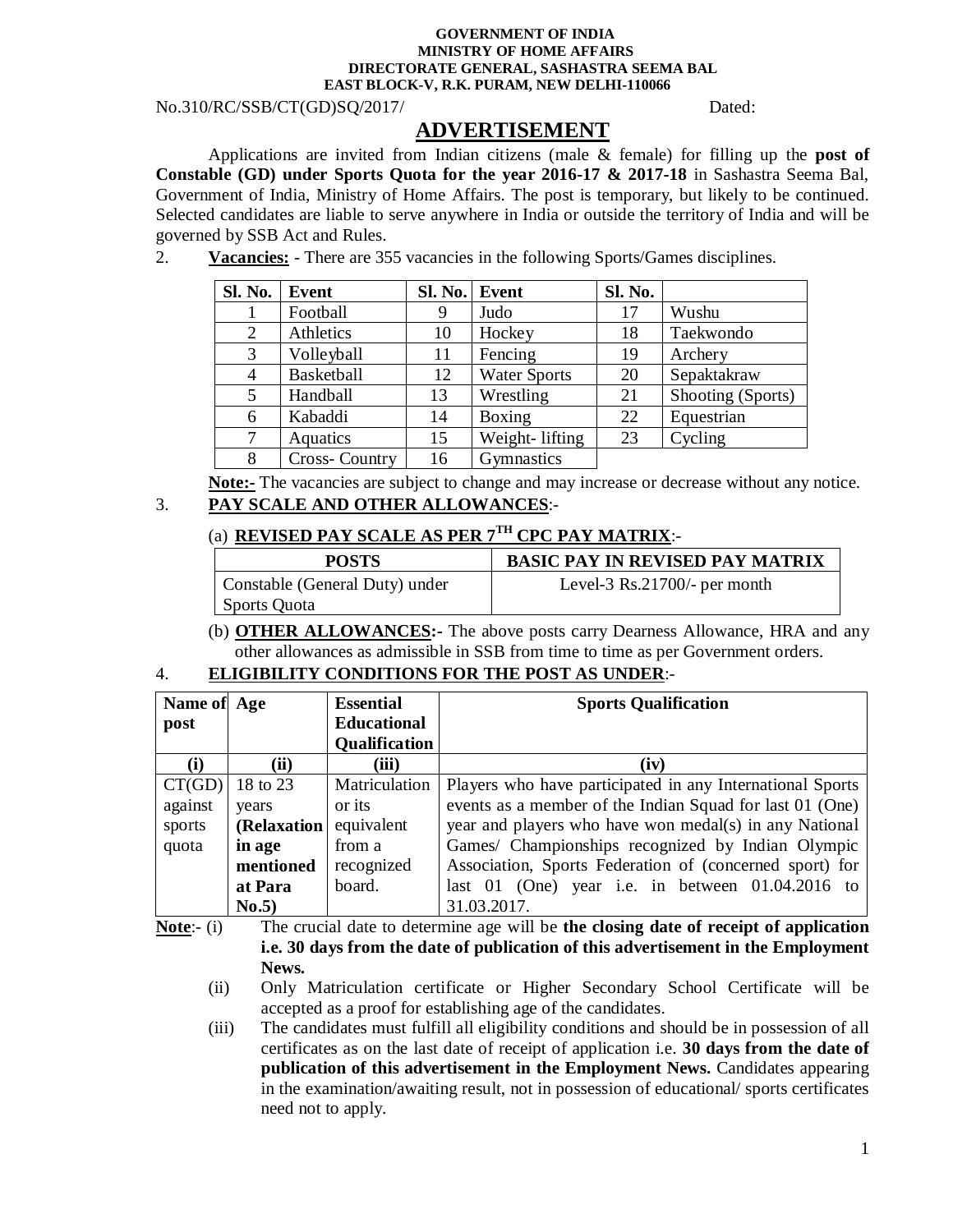(iv) All educational and sports qualification certificate other than Central Board/ State Board should be accompanied with Government notifications declaring the equivalence of such qualification for service under Central Government.

## 5. **AGE RELAXATION:**-

(i) Age relaxation will be given to candidates of various categories as under:-

|                  | $\lambda$                                                                                 | $\frac{1}{2}$ remainded will be graved to candidate of various categories as and $\frac{1}{2}$ |              |  |  |
|------------------|-------------------------------------------------------------------------------------------|------------------------------------------------------------------------------------------------|--------------|--|--|
| S No.            | Age Relaxation permissible beyond the upper age limit<br>Category                         |                                                                                                |              |  |  |
| 1.               | Un-reserved<br>05 years                                                                   |                                                                                                |              |  |  |
| 2.               | SC/ST                                                                                     | 10 years                                                                                       |              |  |  |
| 3.               | <b>OBC</b>                                                                                | 08 years                                                                                       |              |  |  |
| $\overline{4}$ . |                                                                                           | Candidate who had ordinarily been domiciled in the State of Jammu &                            | 5 years      |  |  |
|                  |                                                                                           | Kashmir during the period from $1st$ January 1980 to 31 <sup>st</sup> December 1989. (UR)      |              |  |  |
| 5.               | Candidates who had ordinarily been domiciled in the State of J & K during<br>$(3+5)$ 8    |                                                                                                |              |  |  |
|                  | the period from $1st$ January 1980 to $31st$ December 1989. (OBC).<br>vears               |                                                                                                |              |  |  |
| 6.               | Candidates who had ordinarily been domiciled in the State of J & K during<br>$(5 + 5) 10$ |                                                                                                |              |  |  |
|                  | the period from $1st$ January 1980 to $31st$ December 1989 (SC/ST).<br>vears              |                                                                                                |              |  |  |
| 7.               | *Children and dependent of victims killed in the 1984 riots OR communal<br>5 years        |                                                                                                |              |  |  |
|                  | riots of 2002 in Gujarat $(UR)$                                                           |                                                                                                |              |  |  |
| 8.               | *Children and dependent of victims killed in the 1984 riots OR communal<br>$(3+5)$ 8      |                                                                                                |              |  |  |
|                  | riots of 2002 in Gujarat (OBC)<br>years                                                   |                                                                                                |              |  |  |
| 9.               |                                                                                           | *Children and dependent of victims killed in the 1984 riots OR communal                        | $(5 + 5) 10$ |  |  |
|                  | riots of 2002 in Gujarat (ST/SC)                                                          |                                                                                                | years        |  |  |

**\*Children mean (a)** Son (including adopted son): or **(b)** Daughter (including adopted daughter) **Dependent family members mean: (a) Spouse; or (b) Children; or Brother or Sister** in the case of unmarried Govt. servant who were wholly dependent on the Govt. servant at the time of his killing in the riot. The candidate will have to produce a certificate to the effect, issued by the concerned District Collector to claim relaxation in age.

- (ii) **In the case of OBC category candidates, the creamy layer status should have been obtained within three years of the closing date of receipt of application as mentioned at para-7(i)(a). The OBC certificate in prescribed format (Annexure-III) issued after the date of publication of this advertisement in Employment News and before the closing date as mentioned at para-7(i)(a) will be accepted as proof of belonging to OBC category.**
- (iii) Candidate who wish to be considered against vacancies reserved or seek age relaxation must submit requisite certificate from the competent authority, in the prescribed format given in the advertisement.
- (iv) The candidates seeking relaxation under SC/ST category should submit the certificate as per Annexure-II. In the event of non-enclosure of the certificate their claim for SC/ST category will not be entertained.
- (v) The candidates seeking relaxation under OBC category should submit the certificate as per Annexure-III. In the event of non-enclosure of certificate, the candidate will be considered under General (UR/General) category, if he/she fulfills the eligibility conditions prescribed for General category. Certificate on any other format will not be accepted.

6. **FEE PAYABLE AND MODE OF PAYMENT**: The General and OBC category candidates should pay fee of **`100/-(Rupees One hundred only) (Non-Refundable)** in the form of IPO/Demand Draft/Banker Cheque**. IPO/Demand Draft/ Banker Cheque should be prepared in favour of following:-**

| <b>IPO</b> should be prepared in                                                | Accounts Officer, FHQ, SSB, New Delhi payable at New      |  |  |
|---------------------------------------------------------------------------------|-----------------------------------------------------------|--|--|
| l favour of                                                                     | Delhi.                                                    |  |  |
| Demand Draft / Banker Cheque                                                    | Accounts Officer, FHQ, SSB, New Delhi payable at State    |  |  |
| should be prepared in favour of                                                 | Bank of India, R.K. Puram, New Delhi (Branch Code-01076). |  |  |
| $CO/CH 0$ Fermily and Halater are accurated from accuracy of consideration from |                                                           |  |  |

**SC/ST & Female candidates are exempted from payment of examination fees.**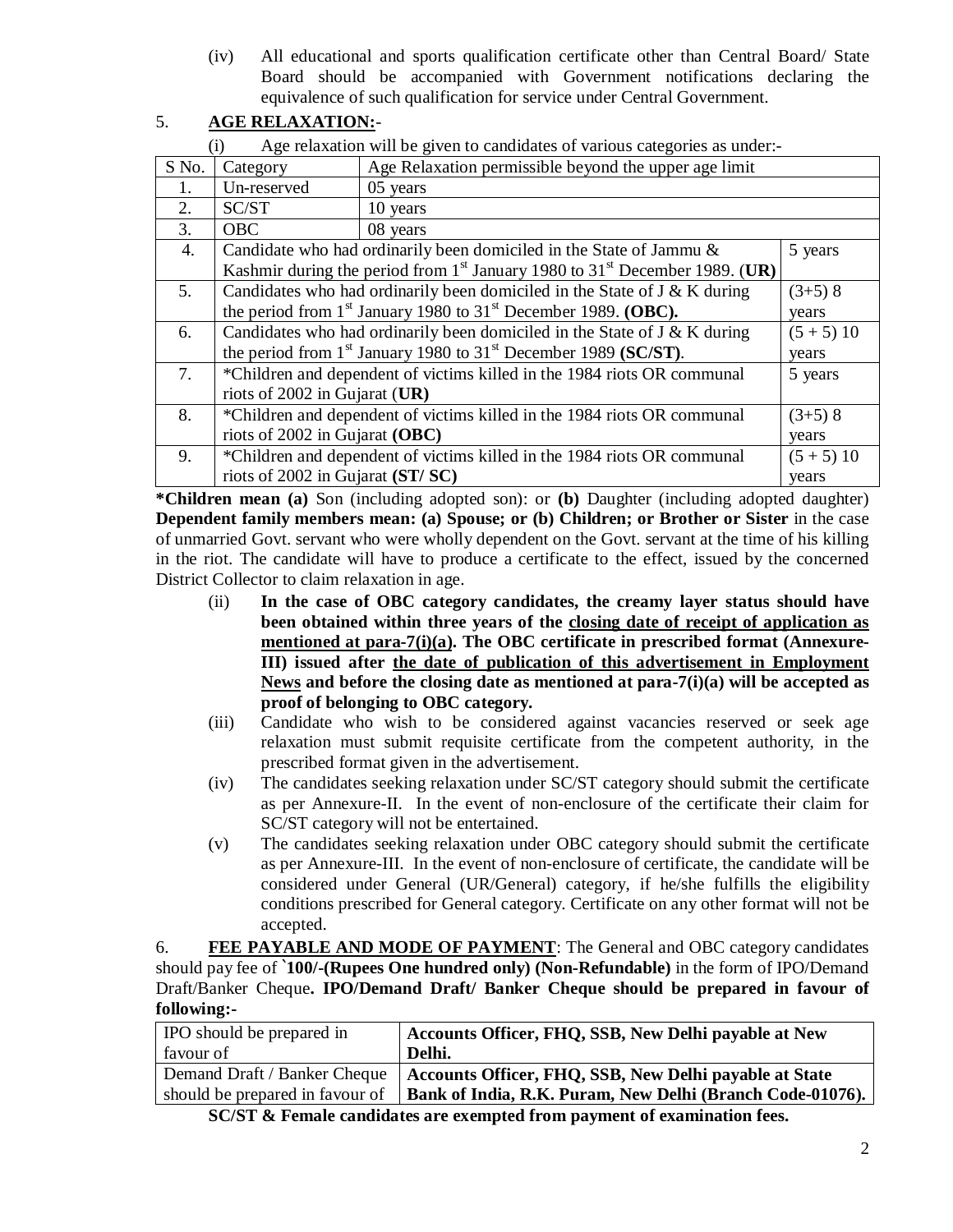## 7. **HOW TO APPLY:-**

- (i) **LAST DATE**:-
- (a) **30 days** from the date of publication of this advertisement in the Employment News for the candidates residing at places other than the areas mentioned in para 7 (i) (b) below.
- (b) **45 days** for the candidates residing in North Eastern States, Sikkim, Pangi Sub Division of Chamba, Lahaul & Spiti and Kinnaur Districts of Himachal Pradesh, Leh & Ladakh, Jammu & Kashmir and the Union Territories of Andaman & Nicobar Islands and Lakshdweep.
- (ii) Eligible and desirous candidates should send their application form duly filled in the prescribed format addressed to **the Assistant Director (Sports) Force Hqr. Sashastra Seema Bal (SSB), East Block-V, R.K.Puram, New Delhi – 110066** so as to reach on or before the last date of receipt of application. The envelope containing application must be superscribed in block letters as **"APPLICATION FOR THE POST OF CONSTABLE (GD) UNDER SPORTS QUOTA – 2016-17 & 2017- 18"**.
- **(iii) Candidates are required to enclose the photocopies of following documents while sending the application:-**
	- (a) Self attested copy of matriculation certificate.
	- (b) Self attested copies of sports certificates/achievements.
	- (c) Two self attested recent passport size photographs, one pasted on the application form (Annexure-I) at the space provided and the other to be enclosed with the application form.
	- (d) Self attested copy of Scheduled Caste/Scheduled Tribe/OBC certificate in the prescribed format (Annexure-II) or (Annexure-III) as applicable.
	- (e) Self attested copy of community certificate issued from concerned district authorities for getting relaxation in height and chest.
	- (f) Demand Draft/IPO/Banker Cheque of **Rs. 100/-(Rupees One Hundred only) (Non- Refundable).**
	- (g) Self attested copy of certificate of Bonafide/Domicile /Permanent resident of that State from designated revenue authorities not below the rank of Tehsildar for verification of citizenship of India.
	- (h) Three Self-addressed envelopes of 11.5 cms x 27.5 cms with postage stamps worth **`25/- (Rupees twenty-five only)** to be affixed on each envelope.

8. **NO TA/DA WILL BE ADMISSIBLE**:- No TA/DA or other expenses for appearing in the recruitment test will be paid to the candidates. The candidates should come duly prepared for a stay of at least one week under their own arrangement at the recruitment venue. Unemployed SC/ST candidates who appear in recruitment test will be reimbursed fare as admissible under relevant rules subject to production of Rail/Bus tickets, original caste certificate & non-employment certificate issued by MP or MLA or any Gazetted Officer of their locality.

9. **SELECTION PROCESS**:- The bio-metric examination, photograph and signature of the candidates who report with Admit Card at the recruitment venue will be taken which shall be followed by conduct of different stages of recruitment process as under:-

I) **DOCUMENTATION:-** All candidates will have to go through documentation, in which candidates will have to produce all original documents/certificates pertaining to age, education, caste, sports activities (National/International), proof to avail age relaxation etc., the details are given in the application form to Recruitment Board, failing which the candidate will be disqualified.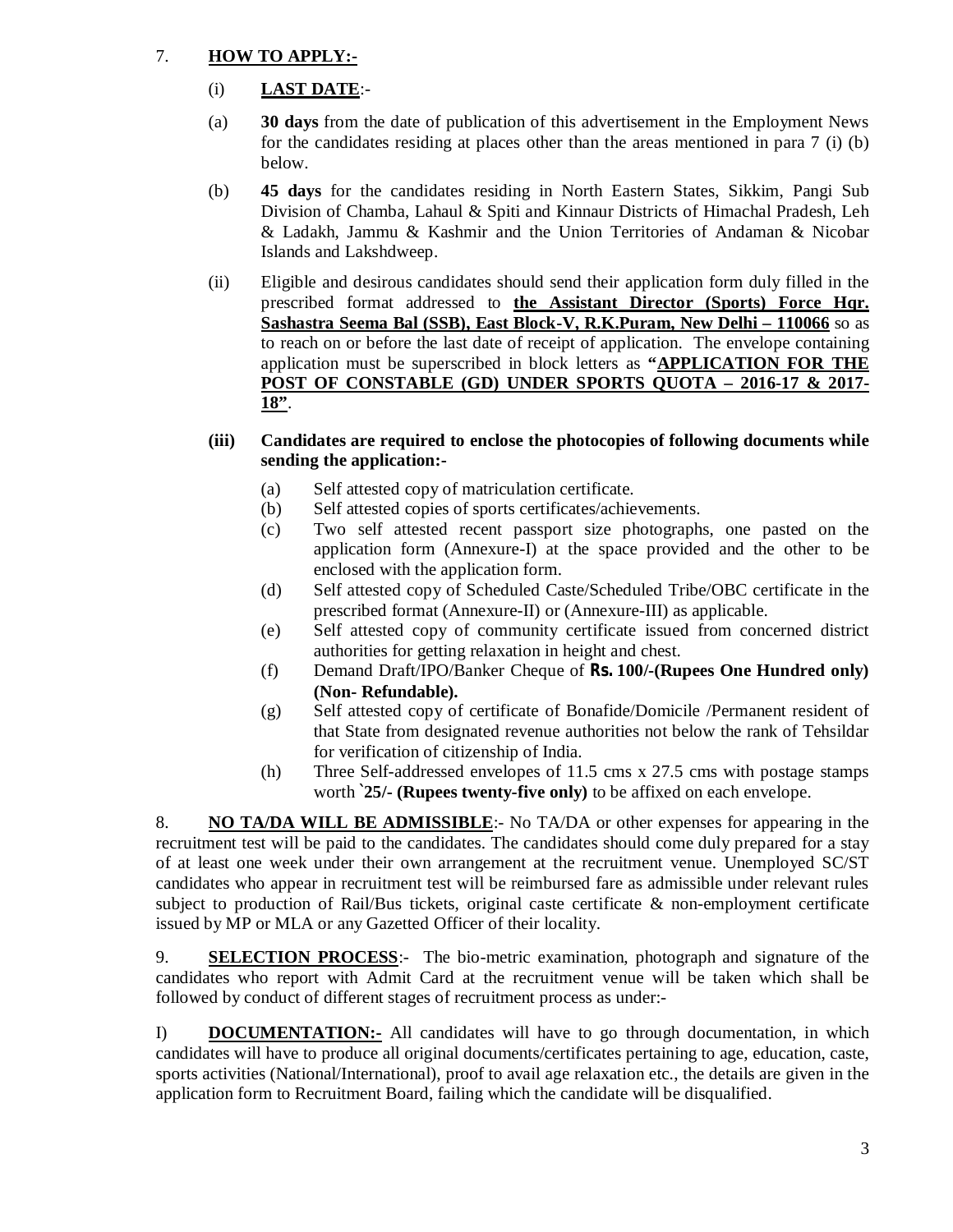II) **PHYSICAL STANDARD TEST (PST):** All candidates who qualify documentation will have to undergo Physical Standard Test (PST) as under.

| S1             | States/UTs/Regions                                    | Min. height in |       | Chest in Cms     |
|----------------|-------------------------------------------------------|----------------|-------|------------------|
|                |                                                       | Cms.           |       |                  |
| $\mathbf{1}$   | For all candidates except Schedule Tribe candidates   | Male           | 170   | Minimum-80       |
|                |                                                       |                |       | Min. expansion-5 |
|                |                                                       | Female         | 157   | Not applicable   |
| $\overline{2}$ | For the categories of Garhwalis, Kumaonis, Dogra,     | Male           | 165   | Minimum-78       |
|                | Marathas and candidates belonging to the States       |                |       | Min. expansion-5 |
|                | Assam, Himachal Pradesh and Jammu & Kashmir           | Female         | 155   | Not applicable   |
| 3              | Schedule Tribe candidates hailing from North Eastern  | Male           | 160   | Minimum-76       |
|                | States of Arunachal Pradesh, Manipur, Meghalaya,      |                |       | Min. expansion-5 |
|                | Mizoram, Nagaland, Sikkim & Tripura and Left Wing     | Female         | 147.5 | Not applicable   |
|                | Extremism affected districts                          |                |       |                  |
| 4              | Candidates belonging to Scheduled Tribe of all        | Male           | 162.5 | Minimum-76       |
|                | States/UTs                                            |                |       | Min.expansion-5  |
|                |                                                       | Female         | 150   | Not applicable   |
| 5              | Candidates hailing from North Eastern States of       | Male           | 162.5 | Minimum-77       |
|                | Arunachal Pradesh, Manipur, Meghalaya, Mizoram,       |                |       | Min.expansion-5  |
|                | Nagaland, Sikkim & Tripura and candidates hailing     | Female         | 152.5 | Not applicable   |
|                | from Gorkha territorial Administration comprising of  |                |       |                  |
|                | the three Sub-Divisions of Darjeeling District namely |                |       |                  |
|                | Darjeeling, Kalimpong and Kurseong and includes the   |                |       |                  |
|                | following 'Mouzas' Sub-Division of these Districts:-  |                |       |                  |
|                | (1)Lohagarh Tea Garden (2) Lohagarh Forest (3)        |                |       |                  |
|                | Rangmohan (4) Barachenga (5) Panighata (6) Chota      |                |       |                  |
|                | Adalpur (7) Paharu (8) Sukna Forest (9) Sukna Par-I   |                |       |                  |
|                | (10) Pantapati Forest-I (11) Mahanadi Forest (12)     |                |       |                  |
|                | Champasari Forest (13) Salbari Chhatpart-II (14)      |                |       |                  |
|                | Sitong Forest (15) Sivoke Hill Forest (16) Sivoke     |                |       |                  |
|                | Forest (17) Chhota Chenga (18) Nipania                |                |       |                  |

**Note:-** Candidates seeking relaxation in height and chest will require to submit the certificate regarding their community from concerned District Authorities. In the event of non-enclosure of the certificate their claim for relaxation in height and chest will not be entertained.

(a) **Weight:-** Weight of the candidate should be proportionate to height and age as per details given below. Weight will not be disqualification at the time of PST. However, the overweight/ underweight candidates will be disqualified at the time of Detailed Medical Examination based on weight and age on the day of Detailed Medical Examination and the height as measured during Physical Standard Test.

| <b>Female Average Body Weights in Kilograms For Different Age Groups and Heights</b> |  |  |  |
|--------------------------------------------------------------------------------------|--|--|--|
|                                                                                      |  |  |  |

| <b>Height</b> in                 | Age in years |           |           |               |  |  |
|----------------------------------|--------------|-----------|-----------|---------------|--|--|
| $\mathbf{C}\mathbf{m}\mathbf{s}$ | 18-22        | 23-27     | 28-32     | 33-37         |  |  |
| 148                              | 34.5-42.5    | $37 - 45$ | 38.5-47   | 39.5-48.5     |  |  |
| 150                              | 36.5-44.5    | 37.5-45.5 | 39-48     | 40.5-49.5     |  |  |
| 153                              | 38-46        | 39-48     | $41 - 50$ | $42 - 51$     |  |  |
| 155                              | 38.5-47.5    | 40-49     | 41.5-50.5 | 43-52.5       |  |  |
| 158                              | 40.5-49.5    | $42 - 51$ | $43 - 53$ | 44.5-53.5     |  |  |
| 160                              | 41.5-50.5    | 43-52.5   | 44-54     | 45.5-54.5     |  |  |
| 163                              | $43 - 52.5$  | 44-54     | 46-56     | 47-57         |  |  |
| 165                              | 44-54        | 45.5-55.5 | 47-58     | 48.5-59.5     |  |  |
| 168                              | $45 - 55$    | 47-57     | 48.5-59.5 | $49.5 - 60.5$ |  |  |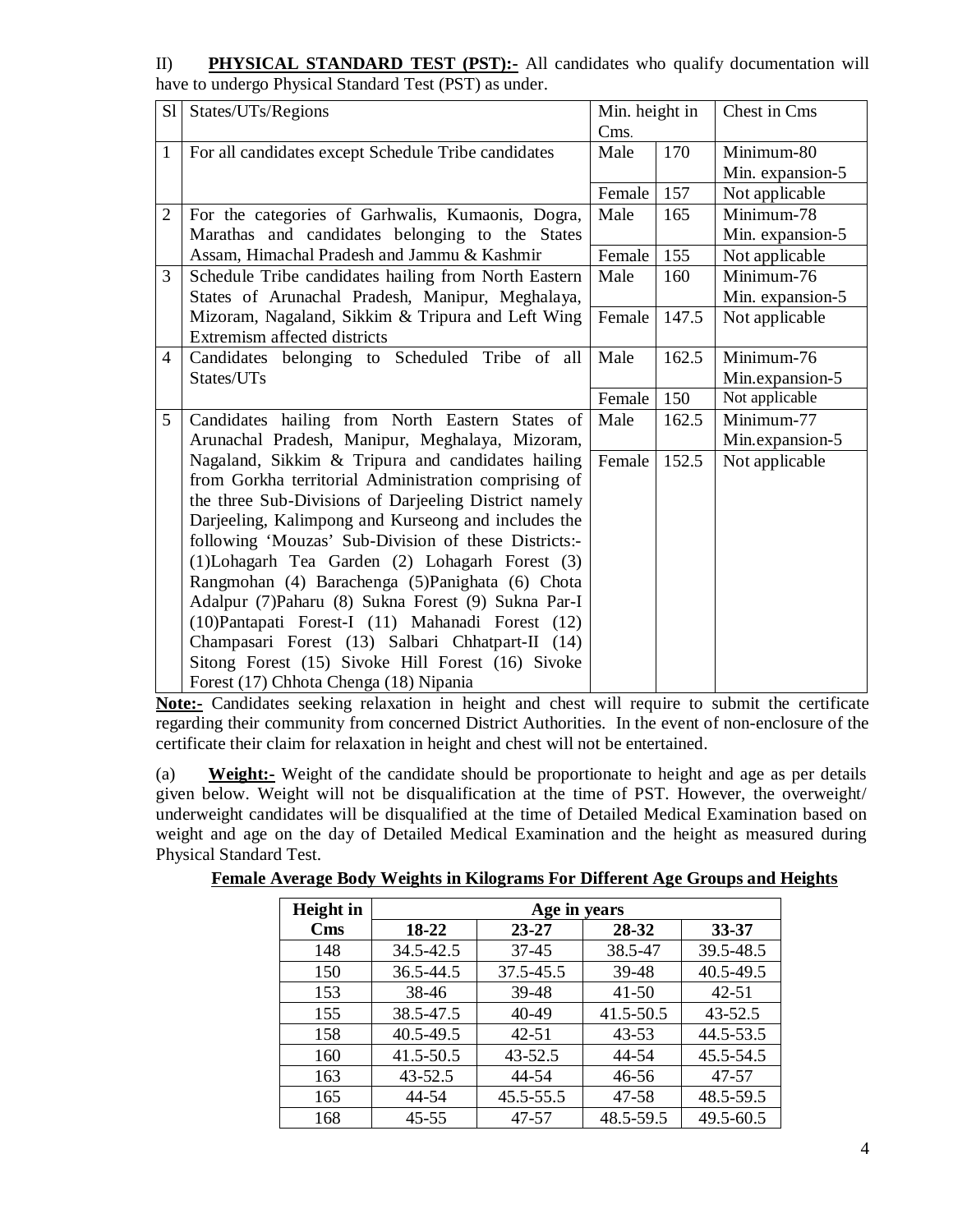| Height in  |           | Age in years |           |           |  |  |  |
|------------|-----------|--------------|-----------|-----------|--|--|--|
| <b>Cms</b> | 18-22     | 23-27        | 28-32     | 33-37     |  |  |  |
| 156        | 44-54     | 46-56        | 47-58     | 48-59     |  |  |  |
| 158        | 45-55     | 47-57        | 48.5-59.5 | 49.5-60.5 |  |  |  |
| 160        | 46-56     | 47.5-58.5    | 49.5-60.5 | 50.5-61.5 |  |  |  |
| 162        | 47-58     | 49-60        | 50.5-61.5 | 52-63     |  |  |  |
| 164        | 48-59     | 50-61        | 52-63.5   | 53-65     |  |  |  |
| 166        | 49.5-60.5 | 51.5-62.5    | 53-65     | 54.5-66.5 |  |  |  |
| 168        | 51-62     | 52.5-64.5    | 54.5-66.5 | 56-68     |  |  |  |
| 170        | 52-64     | 54-66        | 56-68     | 57.5-70.5 |  |  |  |
| 172        | 54-66     | 55.5-67.5    | 57-70     | 59-72     |  |  |  |
| 174        | 55-67     | 57-70        | 59-72     | 61-74.5   |  |  |  |
| 176        | 56.5-69   | 58.5-71.5    | 60.5-73.5 | 62-76     |  |  |  |
| 178        | 57.5-70.5 | 60-73        | 61.5-75.5 | 63.5-77.5 |  |  |  |
| 180        | 59-72     | 61-75        | 63.5-77.5 | 65.5-80   |  |  |  |
| 182        | 61-74.5   | 62.5-76.5    | 65-79     | 66.5-81.5 |  |  |  |
| 184        | 63-77     | 64.5-78.5    | 66.5-81.5 | 68.5-83.5 |  |  |  |
| 186        | 63.5-77.5 | 65.5-80.5    | 68-83     | 70-86     |  |  |  |
| 188        | 65-79     | 67.5-82.5    | 70-85.5   | 71.5-87.5 |  |  |  |
| 190        | 66-81     | 68.5-83.5    | 70.5-86.5 | 72.5-88.5 |  |  |  |

**Male Average Body Weights in Kilograms For Different Age Groups and Heights**

- The body weights given in the chart are corresponding to only certain height (in cms) on even numbers only. In respect of heights in between, the principle of 'Average' will be utilized for calculating body weights.
- In doubtful cases of overweight, the assessment is to be made on the basis of BMI.

**Note:- i) Appeal against Physical Standard Test (PST):- Candidates declared disqualified in Physical Standard Test can prefer an appeal to the appellate authority for re-measurement of Height and Chest only. The appeals of the candidates shall be disposed off on the same day by the appellate authority.**

 **ii) Candidates who intend to avail relaxation in height and chest measurements will have to submit certificate regarding his/her community.** 

III) **DETAILED MEDICAL EXAMINATION**:- The candidates who qualify in the Physical Standard Test will be put through for Detailed Medical Examination. The Medical Standards is as under:-

| Visual Acuity unaided<br>(Near Vision) |       | Uncorrected visual<br>acuity (Distant Vision) |       | Refraction                                                                              | Color<br>Vision | Remarks                                    |
|----------------------------------------|-------|-----------------------------------------------|-------|-----------------------------------------------------------------------------------------|-----------------|--------------------------------------------|
|                                        |       |                                               |       |                                                                                         |                 |                                            |
| Better Eye                             | Worse | <b>Better</b>                                 | Worse |                                                                                         |                 |                                            |
|                                        | Eye   | Eye                                           | Eye   |                                                                                         |                 |                                            |
| N <sub>6</sub>                         | N9    | 6/6                                           | 6/9   | Visual correction of CP III BY<br>kind is<br>any<br>permitted<br>even<br>by<br>glasses. | not   ISIHARA   | <b>Binocular</b><br>vision is<br>required. |

| (a) | <b>EYE SIGHT</b> - Visual standards is as under:- |  |  |  |  |
|-----|---------------------------------------------------|--|--|--|--|
|-----|---------------------------------------------------|--|--|--|--|

(b) The candidates must not have knock-knee, flat foot, varicose veins, squint in eyes and they should possess high colour vision. The candidates will be tested for colour vision by ISIHARA's test as well as Edrich-Green Lantern test.

(c) Must be in good mental and bodily health and free from any physical defect likely to interfere with the efficient performance of their duties.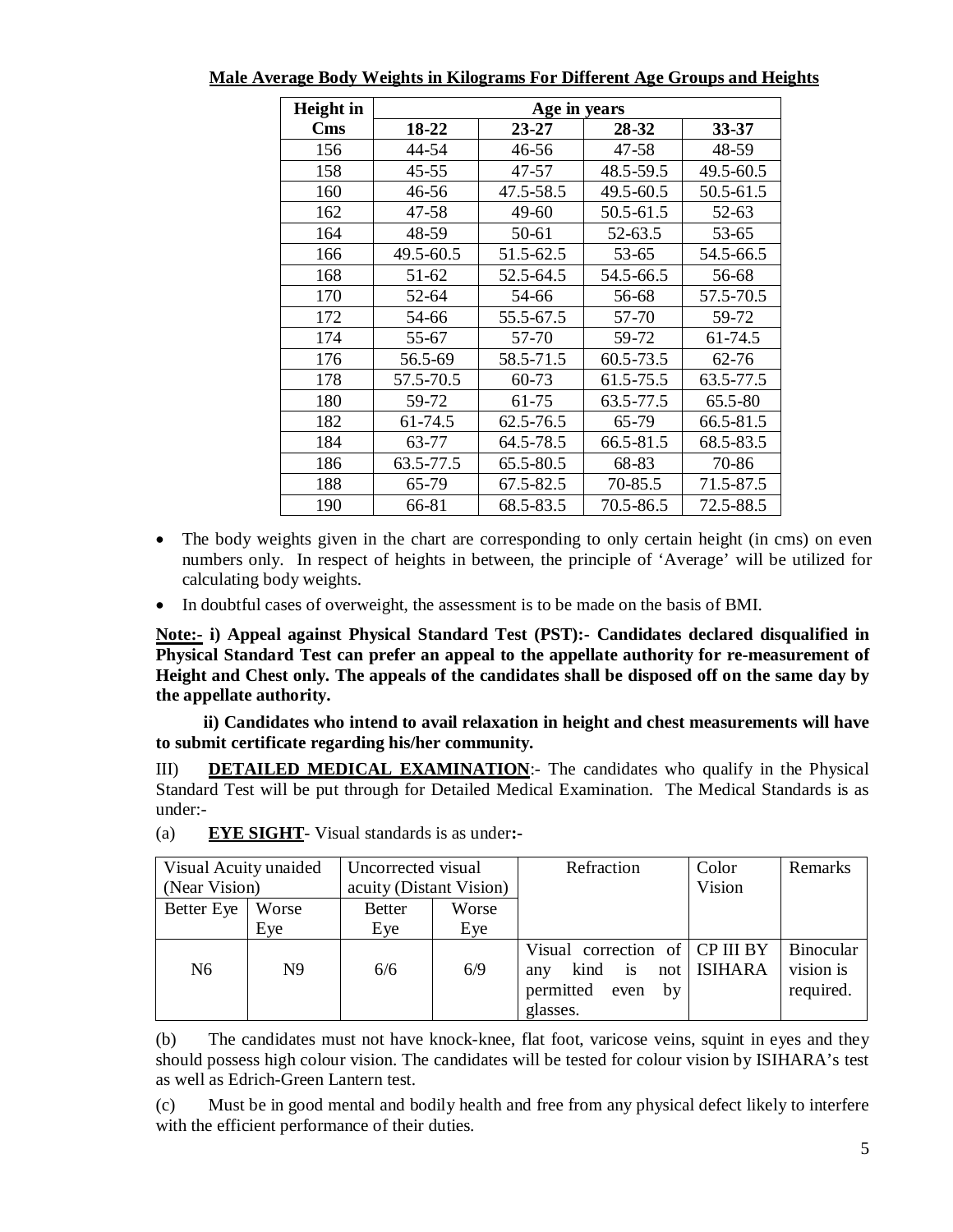(d) **Criteria to determine permissibility of tattoo**:- The practice of engraving/ tattooing in India is prevalent since time immemorial, but has been limited to depict the name or a religious figure, invariably on inner aspect of forearm and usually on left side. One the other hand the present young generation is considerably under the influence of western culture and thus the number of potential recruits bearing skin art had grown enormously over the year, which is not only distasteful but distract from good order and discipline in the force.

(i) **Content:-** being a secular country, the religious sentiments of our countrymen are to be respected and thus tattoos depicting religious symbol or figure and the name, as followed in India army, are to be permitted.

(ii) **Location:** Tattoos marked on traditional sites of the body like inner aspect of forearm, but only LEFT forearm, being non saluting limb or dorsum of the hands are to be allowed.

(iii) **Size:** Size must be less than ¼ of the particular part (Elbow or Hand) of the body.

**NOTE: - The candidates will be examined as per the Revised Medical Guidelines May, 2015 issued by ADG(Medical) CAPFs & AR.** 

#### (V) **APPEAL AGAINST FINDINGS OF DETAILED MEDICAL EXAMINATION**:-

If a candidate is declared unfit in the detailed medical examination, the grounds for rejection will be communicated to him/her by the Chairman. If the rejected candidate is not satisfied with the findings of the Medical Officer, he/she will obtain Form-1, 2  $\&$  3 from the Chairman Recruitment Board concerned to prefer an appeal for Review Medical Examination within 15 days from the date of issue of communication in which the findings of the Medical Officers is communicated to him/her. The appeal should necessarily contain the following: **(a)** Review Medical Examination fee of `25/- (Rupees Twenty Five only) **non-refundable**, through a Demand Draft payable in favour of concerned authority to be intimated by Chairman Recruitment Board **(b)** Appeal Forms-1, 2 & 3 issued by the initial Medical Board declaring the candidate as Unfit, **(c)** One self addressed envelope with '25/-(Rupees Twenty Five) only postage stamp duly affixed on it. Fitness certificate other than Form-3 (provided by the Chairman of Recruitment Board to the Candidate) will not be considered for Review Medical Examination and appeal will be rejected straightway. **The fitness certificate on form-3 is essential to consider his/her case for review medical examination and not for any other purpose.**

Those candidates whose appeals are found in order will be issued call letters to appear for Review Medical Examination and their list will also be uploaded in the SSB website i.e. [www.ssbrectt.gov.in.](http://www.ssbrectt.gov.in.) 

The decision of the Review Medical Examination Board will be final and no  $2<sup>nd</sup>$  appeal will be entertained as per instructions of the Government and no reply of the correspondence/  $2<sup>nd</sup>$  appeal will be given/entertained.

**NOTE:-** (a) It should, however, be clearly understood that the Selection Board reserves absolute discretion to reject or accept any candidate after considering the report of the medical board.

 (b) Being declared FIT in Medical Examination will in no way give any legal claim or right to any candidate for final appointment in Government service.

(VI) **FINAL SELECTION:-** "Players who have participated in any International Sports event as a member of the Indian Squad during last 01 (One) year and players who have won medal(s) in any National Games/ Championships recognized by Indian Olympic Association, Sports Federation (of concerned sport) for last 01 year, subject to fulfilling eligibility criteria will be exempted from Field trials". Final selection will be done on the basis of achievements.

It is hereby emphasized that the candidates who are found medically fit, may not be considered for final selection since the cut off marks will be determined based on number of vacancies after completion of whole recruitment process.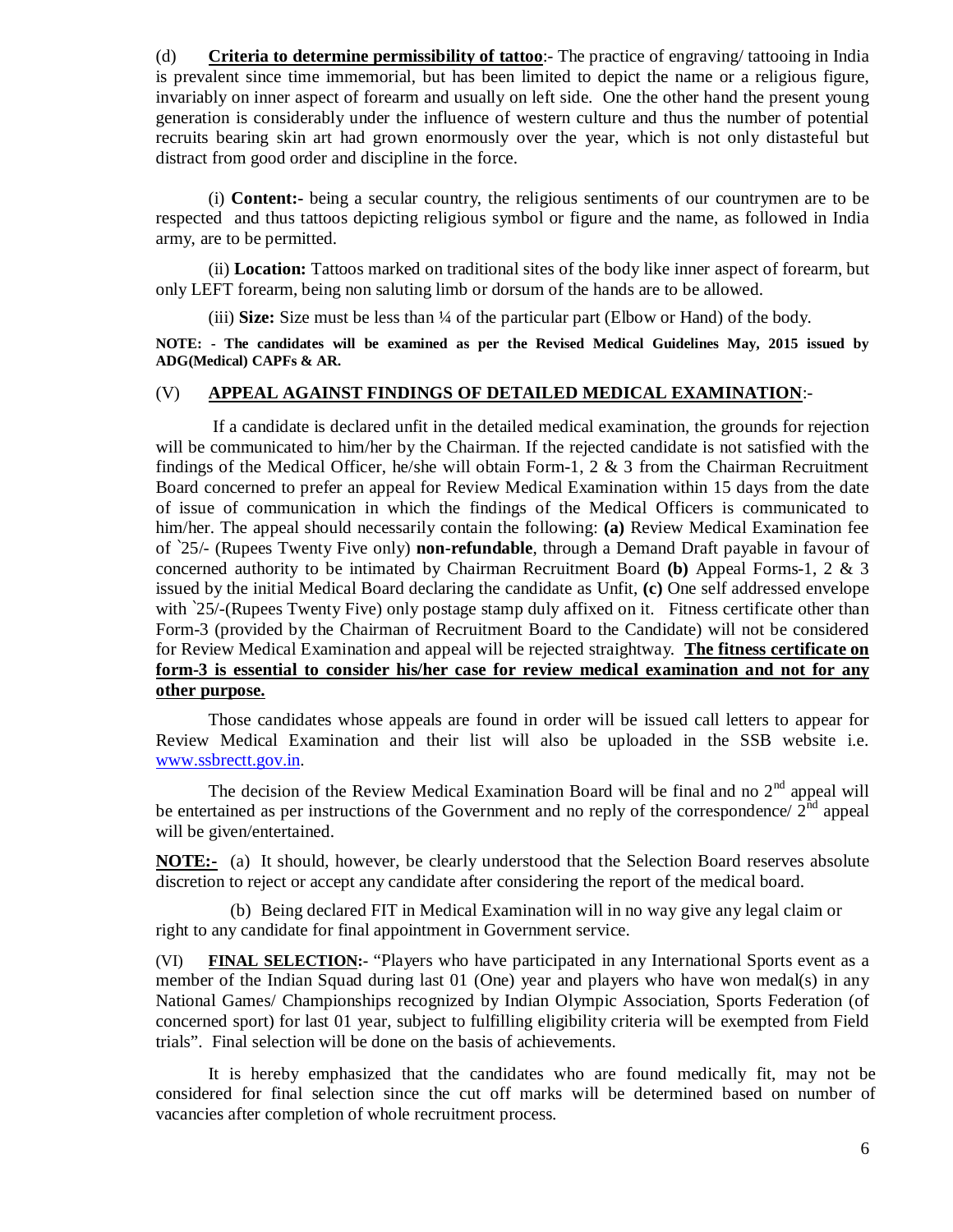10. **ORDER OF PREFERENCE**:- The selection of sportspersons who fulfill the eligibility criteria shall be considered in the following order of preference:-

|      | First      | Candidates who have represented the country in an International Competition      |
|------|------------|----------------------------------------------------------------------------------|
|      | Preference | with the clearance of the Department of Youth Affairs and Sports.                |
| (ii) | Second     | Candidates who have represented and won medals or positions up to $3rd$ place in |
|      | preference | the Senior or Junior level National Championship organized by the recognized     |
|      |            | National Sports Federations or National Games organized by Indian Olympics       |
|      |            | Association. Between the Senior and Junior levels, candidates who have won the   |
|      |            | medal in Senior National Championship.                                           |

**NOTE:-** In the event of a tie those who have secured a higher position or won more than one medal will be given the preference.

## 11. **GENERAL INSTRUCTIONS:-**

| 1.  | Only eligible candidates may apply in the prescribed proforma. Candidates should minutely<br>go through all the provisions in the notification to ensure that he/she is eligible for the post<br>for which he/she is applying.                                                                             |
|-----|------------------------------------------------------------------------------------------------------------------------------------------------------------------------------------------------------------------------------------------------------------------------------------------------------------|
| 2.  | Candidates should bring all original documents i.e. matriculation pass certificate, sports<br>achievements certificates etc. alongwith self attested Photostat copies of the same at the time<br>of documentation, failing which candidates will be rejected in the documentation stage of<br>recruitment. |
| 3.  | Name, Father's Name, Mother's Name & Date of Birth should be mentioned exactly as<br>recorded in Matriculation certificate. In case of change the same must be supported by<br>necessary documents otherwise the candidature will be rejected.                                                             |
| 4.  | The application form must be filled carefully and signed by the candidate in his/her own<br>handwriting. Correction, if any, should be legible and attested by the candidate.                                                                                                                              |
| 5.  | SSB will not be responsible for postal delays.                                                                                                                                                                                                                                                             |
| 6.  | Persons employed in Government/Semi Government/Public Sector Undertakings should<br>apply through proper channel. No objection certificate from their employer will be required<br>to be submitted at the time of documentation.                                                                           |
| 7.  | Falsification of documents to mislead the Recruitment board or to gain access to examination<br>would lead to criminal/ debar action against the candidate, besides cancellation of his/her<br>candidature.                                                                                                |
| 8.  | The Government/SSB shall not be responsible for damage/injury/death/loss to the individual,<br>if any, sustained during the entire recruitment process/journey.                                                                                                                                            |
| 9.  | The Director General, SSB has full right to make changes/cancel/postpone the recruitment<br>without assigning any reason.                                                                                                                                                                                  |
| 10. | Candidates canvassing in any form/bringing outside influence/pressure/ offering illegal<br>gratification/ blackmailing/ threatening to blackmail any person connected with recruitment<br>will be disqualified.                                                                                            |
| 11. | It should, however, be clearly understood that the Recruitment Board reserves to itself,<br>absolute discretion to reject or accept any candidate at any stage.                                                                                                                                            |
| 12. | Mere qualifying all the prescribed tests in SSB recruitment does not confer the right to any<br>candidate for selection.                                                                                                                                                                                   |
| 13. | Change in category will not be entertained in future and the candidature of such<br>candidate<br>shall be cancelled.                                                                                                                                                                                       |
| 14. | Candidates who are not in possession of certificate of minimum education qualification by<br>closing date of receipt of applications i.e. 30 (thirty) days from the date of publication of this<br>advertisement in the Employment News need not apply.                                                    |
| 15. | The candidates will not be considered for recruitment if involved/convicted/arrested in any<br>criminal case under IPC or any other Act of the Central Government or State Government.                                                                                                                     |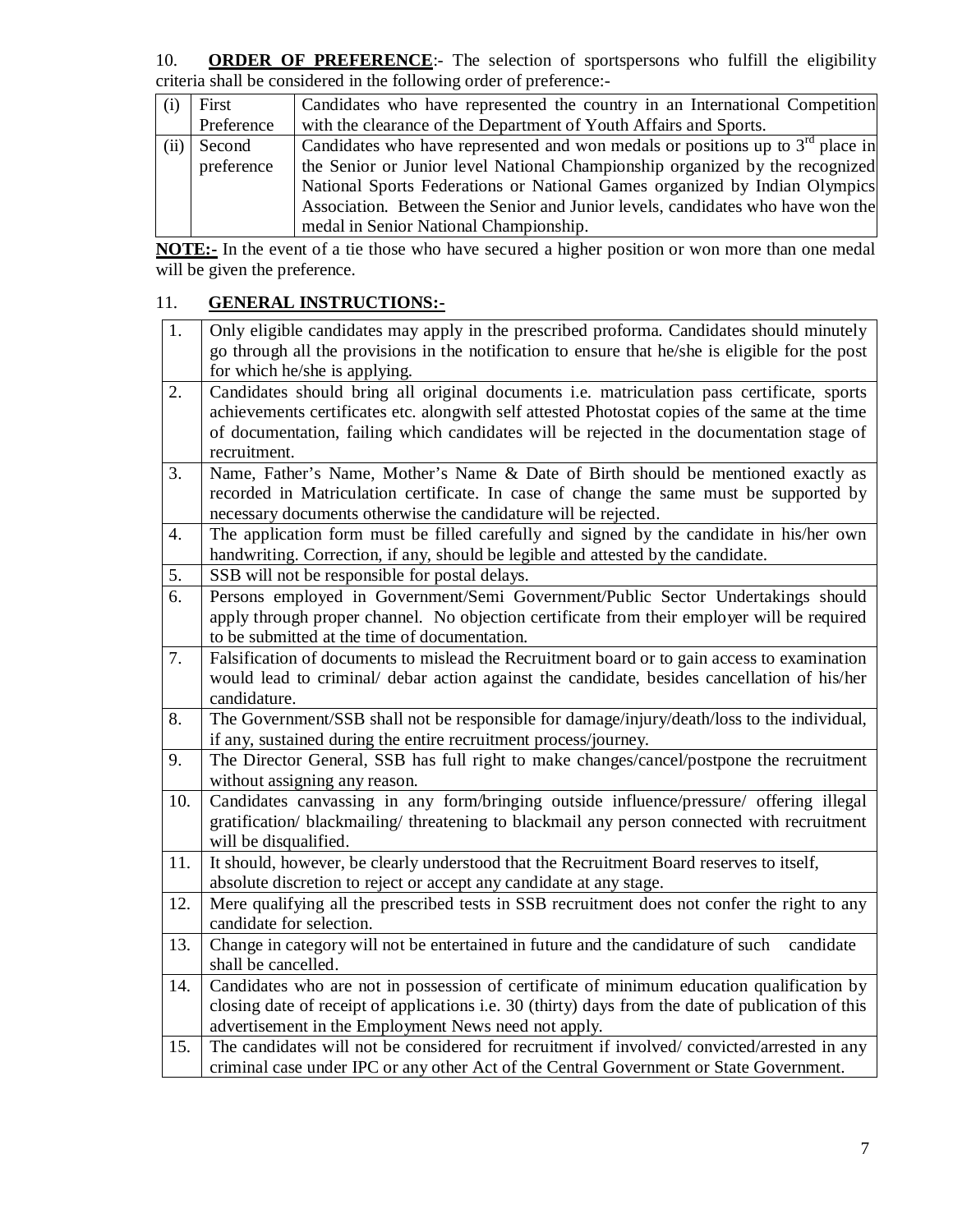| 16. | West Pakistani Refugees settled in J&K are exempted from producing domicile certificate,          |
|-----|---------------------------------------------------------------------------------------------------|
|     | they will produce certificate issued by the village Sarpanch/Numbardar along with copy of         |
|     | the Electoral Roll showing the name of the candidate in voter list for election to the            |
|     | Parliamentary Constituency.                                                                       |
| 17. | State of Assam is not issuing Domicile Certificate/PRC, candidates belonging to the state of      |
|     | Assam are not required to submit the same. However, their selection will be subject to            |
|     | verification of residential status from the concerned District Authorities.                       |
| 18. | The selection committee will not enter into any correspondence with the candidate except in       |
|     | the case of change of address sought by a candidate.                                              |
| 19. | Any amendment in the schedule/condition/process of recruitment will be available in SSB           |
|     | web site www.ssbrectt.gov.in only. Candidates are advised to log on to this site regularly.       |
| 20. | The advertisement is also available on SSB web site. The format of the application may be         |
|     | downloaded from SSB web site www.ssbrectt.gov.in                                                  |
| 21. | In case a candidate is found ineligible or suppresses facts on any ground after his/her           |
|     | selection/appointment, his/her services will be terminated without assigning any reason.          |
| 22. | The candidates provisionally selected for the above posts should qualify the training or          |
|     | courses as prescribed by the Director General, Sashastra Seema Bal from time to time during       |
|     | probation period failing which services are liable to be terminated.                              |
| 23. | The performance of sports persons will be periodically reviewed by Sports Directorate. If a       |
|     | sportsperson fails to give the desired result in respective discipline of sports, he/ she will be |
|     | phased out from SSB sports team and merged with GD cadre.                                         |
| 24. | Any sportsperson, if found using banned Drugs at any point of time would be liable to             |
|     | disciplinary action as per Rules/regulations circulated by NADA from time to time and as          |
|     | per SSB Act and Rules.                                                                            |

#### 12. **APPLICATION WILL BE REJECTED ON FOLLOWING GROUNDS:-**

- i) Incomplete /illegible /unsigned/without photograph application.
- ii) Without IPO/Demand Draft/ Banker's cheque of Rs. 100/-(Rupees One Hundred only) wherever applicable.
- iii) Without three self addressed envelopes duly affixing postal stamps of Rs. 25/- on each.
- iv) Incorrect paying authority mentioned or wrong address on IPO/Bank Draft/Banker's cheque.
- v) Under aged/over aged candidates.
- vi) Applications received after due date.
- vii) Violation of any other condition specified in this notification.

Assistant Director (Rectt.)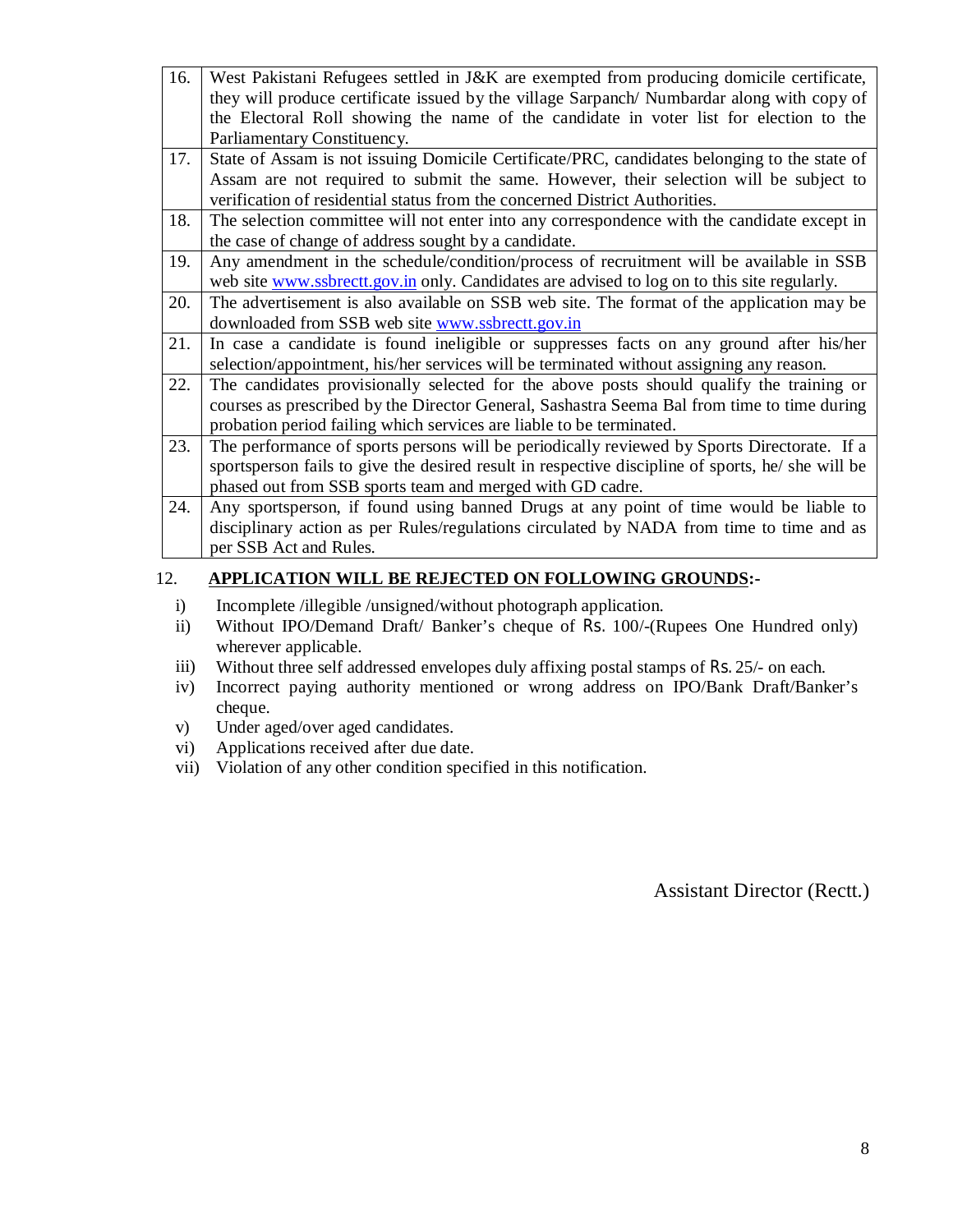## **ANNEXURE-I**

## **APPLICATION FORM FOR THE POST OF CONSTABLE (GD) AGAINST SPORTS QUOTA IN SASHASTRA SEEMA BAL (SSB) FOR THE YEAR-2016-17 & 2017-18**

|    | (The application form should be filled neatly and legibly in block letters, it should<br>be completed in all respects and should be accompanied by self-attested copies of<br>testimonials. Incomplete application will not be entertained) |  |                |  |               |   |   |                                                  |   |   |   |                |             | Paste a recent<br>colour self-<br>attested<br>photograph of |           |  |
|----|---------------------------------------------------------------------------------------------------------------------------------------------------------------------------------------------------------------------------------------------|--|----------------|--|---------------|---|---|--------------------------------------------------|---|---|---|----------------|-------------|-------------------------------------------------------------|-----------|--|
|    | Roll No                                                                                                                                                                                                                                     |  |                |  |               |   |   |                                                  |   |   |   |                |             | 3.5 x 4.5 cms.                                              |           |  |
|    |                                                                                                                                                                                                                                             |  | For Office Use |  |               |   |   |                                                  |   |   |   |                |             |                                                             |           |  |
|    | Post applied for with Discipline of Game/ Event                                                                                                                                                                                             |  |                |  |               |   |   |                                                  |   |   |   |                |             |                                                             |           |  |
| 1. | Name in Block Capital Letter (as recorded in Matriculation Certificate)<br><b>FIRST NAME</b>                                                                                                                                                |  |                |  | <b>MIDDLE</b> |   |   |                                                  |   |   |   | <b>SURNAME</b> |             |                                                             |           |  |
| 2. | Father's name (as entered in Matriculation certificate)                                                                                                                                                                                     |  |                |  |               |   |   |                                                  |   |   |   |                |             |                                                             |           |  |
|    |                                                                                                                                                                                                                                             |  |                |  |               |   |   |                                                  |   |   |   |                |             |                                                             |           |  |
| 3. | Mother's name (as entered in Matriculation certificate)                                                                                                                                                                                     |  |                |  |               |   |   |                                                  |   |   |   |                |             |                                                             |           |  |
| 4. | a) Date of birth (as per Matriculation certificate)                                                                                                                                                                                         |  |                |  |               |   |   |                                                  |   |   |   |                |             |                                                             |           |  |
|    |                                                                                                                                                                                                                                             |  |                |  |               | D | D | $\mathbf{M}$                                     | M | Y | Y | Y              | $\mathbf Y$ |                                                             |           |  |
|    | b) Age as on $\frac{1}{\sqrt{2}}$                                                                                                                                                                                                           |  |                |  |               |   |   |                                                  |   |   |   |                |             |                                                             |           |  |
|    |                                                                                                                                                                                                                                             |  |                |  |               | Y | Y | M                                                | M | D |   | D              |             |                                                             |           |  |
| 5  | Fee (Rs. 100/- only as applicable):-                                                                                                                                                                                                        |  |                |  |               |   |   | Demand Draft /Banker Cheque/<br>IPO No. and date |   |   |   |                |             | Amount                                                      |           |  |
|    |                                                                                                                                                                                                                                             |  |                |  |               |   |   |                                                  |   |   |   |                |             | $100/-$                                                     |           |  |
| 6  | Educational Qualification (self attested certificates to be attached):-                                                                                                                                                                     |  |                |  |               |   |   |                                                  |   |   |   |                |             |                                                             |           |  |
|    | Examination Name of School/                                                                                                                                                                                                                 |  |                |  | Roll No       |   |   | Certificate Date of                              |   |   |   |                | Subjects    |                                                             | Aggregate |  |

|        | Examination   Name of School/ | Roll No | Certificate Date of Subjects |       | Aggregate  |
|--------|-------------------------------|---------|------------------------------|-------|------------|
| Passed | Board/University/             |         | No.                          | issue | percentage |
|        | Institute                     |         |                              |       | of Marks   |
|        |                               |         |                              |       |            |
|        |                               |         |                              |       |            |
|        |                               |         |                              |       |            |
|        |                               |         |                              |       |            |

7. Details of Sports Certificates/Achievements (self attested certificates to be attached)

|     | SL. Name of | Level | Certificate                   | Issuing | No. of medals |        |               |  |  |  |  |  |
|-----|-------------|-------|-------------------------------|---------|---------------|--------|---------------|--|--|--|--|--|
| No. | event       |       | No and Date $\vert$ authority |         | Gold          | Silver | <b>Bronze</b> |  |  |  |  |  |
|     |             |       |                               |         |               |        |               |  |  |  |  |  |
|     |             |       |                               |         |               |        |               |  |  |  |  |  |
|     |             |       |                               |         |               |        |               |  |  |  |  |  |
|     |             |       |                               |         |               |        |               |  |  |  |  |  |
|     |             |       |                               |         |               |        |               |  |  |  |  |  |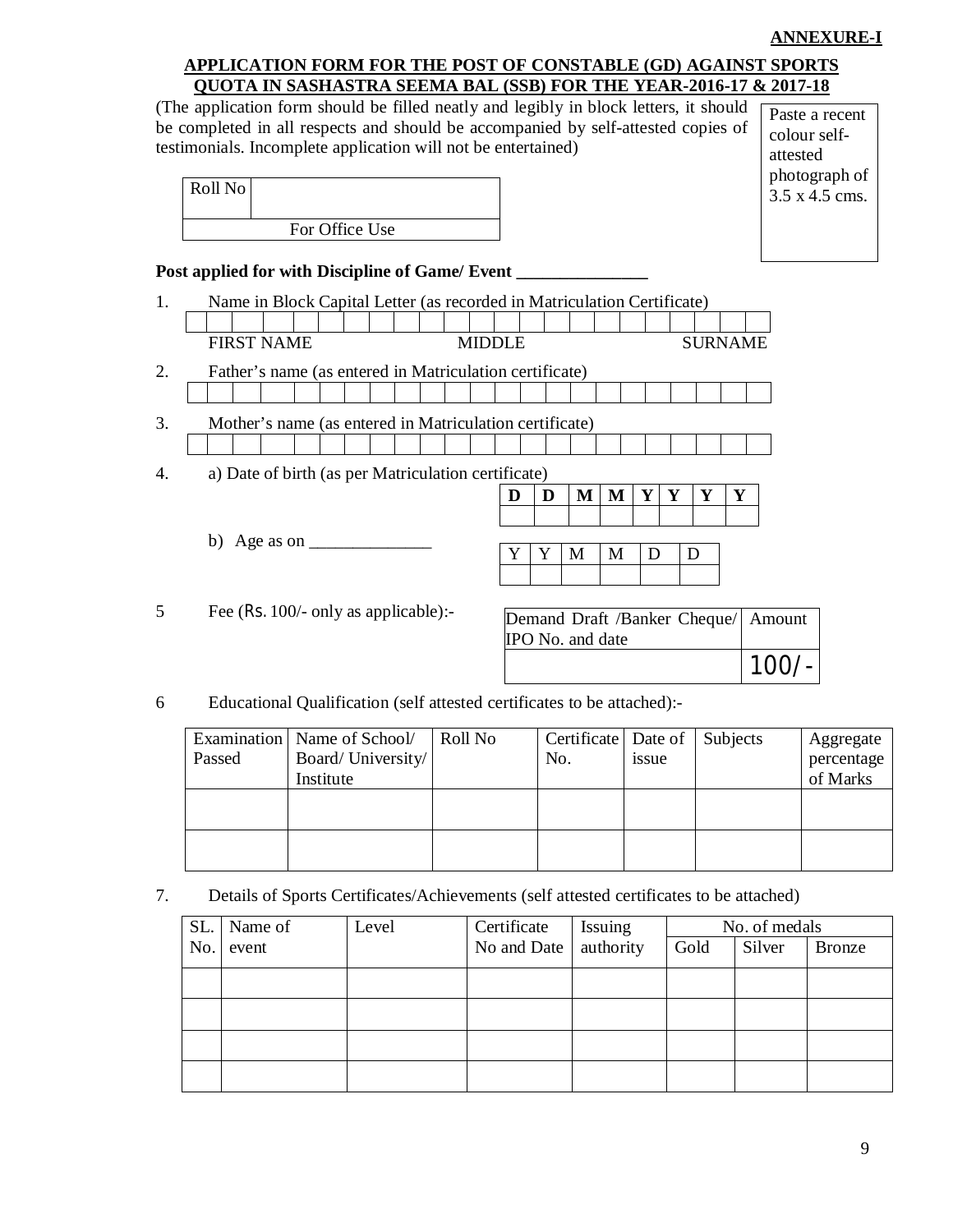#### 8. Sex: Male or Female



|  | Hindu Muslim | Sikh | Christian   Buddhist   Jain |  | If others, specify |
|--|--------------|------|-----------------------------|--|--------------------|
|  |              |      |                             |  |                    |
|  |              |      |                             |  |                    |

10. Category (General/SC/ST/OBC) : \_\_\_\_\_\_\_\_\_\_\_\_

(If belong to SC/ST/OBC, please attach the self attested copy of certificate)

11. Whether belongs to below mentioned classes, please attach the self-attested copy of certificate)

|  |  | Gorkhas   Dogras   Marathas   Garhwalis   Kumaonis   Certificate   Date of |             | <b>Issuing</b> |
|--|--|----------------------------------------------------------------------------|-------------|----------------|
|  |  | number                                                                     | <i>ssue</i> | authority      |
|  |  |                                                                            |             |                |
|  |  |                                                                            |             |                |
|  |  |                                                                            |             |                |

12. (i) Whether domiciled ordinarily in J&K during 1980 to 1989 : Yes/No (If yes, please mention the following and attach the self-attested copy of certificate)

| Certificate Number | Date of issue | Issuing authority |
|--------------------|---------------|-------------------|
|                    |               |                   |
|                    |               |                   |

(ii) Whether affected in 1984 riots : Yes/No

(If, Yes please mention the following and attach self attested copy of certificate)

| Certificate Number   Date of issue   Issuing authority |  |
|--------------------------------------------------------|--|
|                                                        |  |

- (iii) Whether affected in 2002 communal riots of Gujarat : Yes/No
- (If, Yes please mention the following and attach self attested copy of certificate)

| Certificate Number   Date of issue   Issuing authority |  |
|--------------------------------------------------------|--|
|                                                        |  |

## 13 Permanent address:

| Village/Town          |  |  |  |  |  |  |  |  |  |  |  |  |
|-----------------------|--|--|--|--|--|--|--|--|--|--|--|--|
| Post Office           |  |  |  |  |  |  |  |  |  |  |  |  |
| Tehsil                |  |  |  |  |  |  |  |  |  |  |  |  |
| <b>Police Station</b> |  |  |  |  |  |  |  |  |  |  |  |  |
| District              |  |  |  |  |  |  |  |  |  |  |  |  |
| <b>State</b>          |  |  |  |  |  |  |  |  |  |  |  |  |
| Pin Code              |  |  |  |  |  |  |  |  |  |  |  |  |

14 Correspondence address:

| Village/Town   |  |  |  |  |  |  |  |  |  |  |  |  |
|----------------|--|--|--|--|--|--|--|--|--|--|--|--|
| Post Office    |  |  |  |  |  |  |  |  |  |  |  |  |
| Tehsil         |  |  |  |  |  |  |  |  |  |  |  |  |
| Police Station |  |  |  |  |  |  |  |  |  |  |  |  |
| District       |  |  |  |  |  |  |  |  |  |  |  |  |
| State          |  |  |  |  |  |  |  |  |  |  |  |  |
| Pin Code       |  |  |  |  |  |  |  |  |  |  |  |  |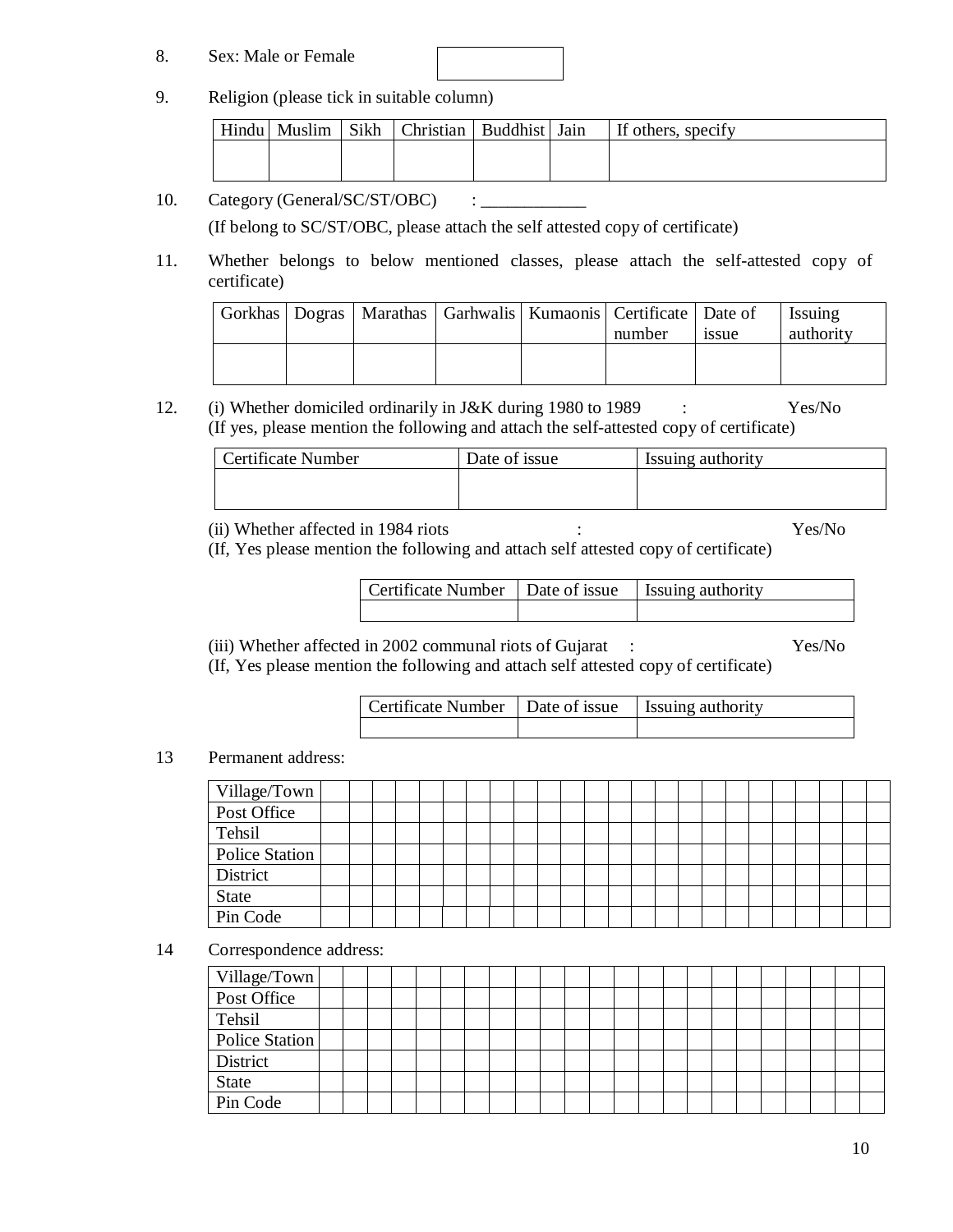| 15. | a) Contact Number/Mobile No.<br>$+91$                                                                                 |                              |        |
|-----|-----------------------------------------------------------------------------------------------------------------------|------------------------------|--------|
|     | b) E-mail ID                                                                                                          |                              |        |
| 16. | Particulars of present employment<br>if any with Post and Service number/<br>name of Department etc.                  | Post                         |        |
|     |                                                                                                                       | Service Number<br>Department |        |
| 17. | Have you ever been debarred by UPSC, SSC or SPSC or any recruitment board from appearing<br>in any exam?              |                              | Yes/No |
| 18. | Criminal Proceeding details, if any:<br>(a) Whether any FIR or criminal case(s) has ever been registered against you? |                              | Yes/No |

| (a) Whether any FIR or criminal case(s) has ever been registered against you?     | Yes/No |
|-----------------------------------------------------------------------------------|--------|
| (b) Whether any criminal complaint case or FIR or criminal case(s) is pending     |        |
| against you in Court of Law, or with police at the time of submitting             |        |
| the application form?                                                             | Yes/No |
| (c) Have you ever been arrested/detained in any criminal case(s)?                 | Yes/No |
| (d) Have you ever been tried $&$ convicted or acquitted by a Court of Law in any  |        |
| criminal case $(s)$ ?                                                             | Yes/No |
| (a) Have you are head to all be convicted fry the Count for Cillian over head for |        |

(e) Have you ever been tried & convicted by the Court by filling any bond for good behavior etc.? Yes/No

19 **Case reference**: If the answers to any of the above mentioned questions is "YES" then give full particulars of the Criminal complaint case, FIR No. & Date, Under Section, District and present status of the case at the time of filling up this application form.

------------------------------------------------------------------------------------------------------------------------

20 If after submission of this application form, any criminal case(s) is registered against you or arrested/detained by Police in any criminal case relevant details of same should be communicated immediately to the concerned Chairman of Recruitment Board conducting recruitment, failing which it shall be deemed to be suppression of factual information.

- 21 Identification mark (Please write in the box):
- 22 Thumb impression of candidate: (**Left of male & Right for female**)



## 23 **DECLARATION**:-

|                 | Son/Daughter of Shri                                                                                  | Age years, resident |
|-----------------|-------------------------------------------------------------------------------------------------------|---------------------|
| οf              |                                                                                                       | District            |
| State           | hereby declare that the information given above and in the enclosed                                   |                     |
|                 | documents is true to the best of my knowledge and belief and nothing has been concealed therein. I    |                     |
|                 | am well aware of the fact that if the information given by me is proved not true, I will have to face |                     |
|                 | the consequences as per the Law. Also, all the benefits availed by me shall be summarily withdrawn.   |                     |
| <b>Station:</b> |                                                                                                       |                     |

**Date** :

## **Signature of the applicant**

**NOTE:-**Candidates should apply only if they fulfill all the physical standard & educational qualifications as mentioned in the advertisement to avoid any disappointment at later stage.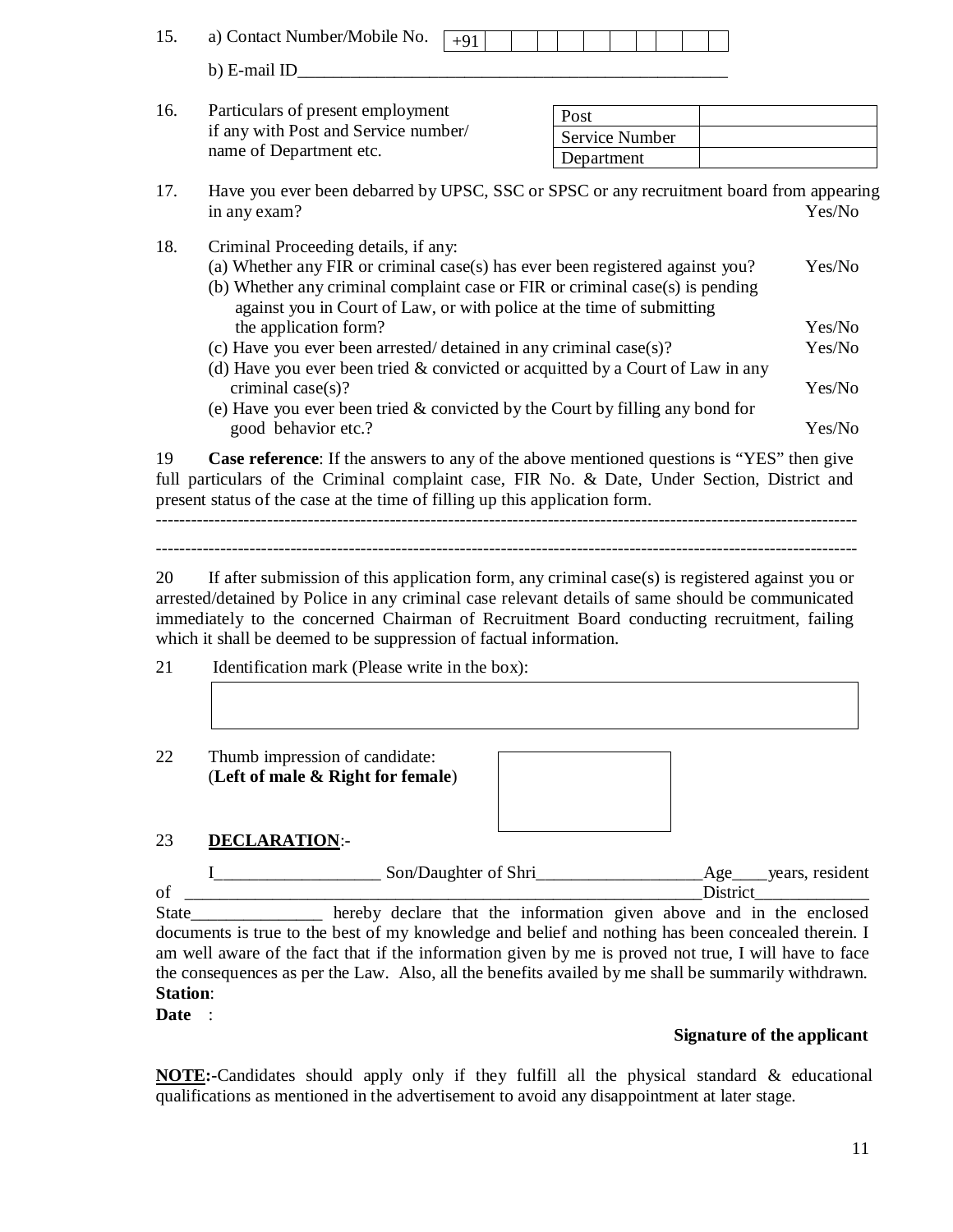#### **FORM OF CERTIFICATE TO BE PRODUCED BY A CANDIDATE BELONGING TO SCHEDULED CASTE OR SCHEDULED TRIBE**

|    | of the State/Union Territory ______________ belongs to the                                                                                                                                                                                                                                                                                                                                                                                                                                                                                                                                                                                                                                                                                                                                                                                                                                                                                                                                                                                                                                                                                                                                                                                                                                                                                                           |  |  |
|----|----------------------------------------------------------------------------------------------------------------------------------------------------------------------------------------------------------------------------------------------------------------------------------------------------------------------------------------------------------------------------------------------------------------------------------------------------------------------------------------------------------------------------------------------------------------------------------------------------------------------------------------------------------------------------------------------------------------------------------------------------------------------------------------------------------------------------------------------------------------------------------------------------------------------------------------------------------------------------------------------------------------------------------------------------------------------------------------------------------------------------------------------------------------------------------------------------------------------------------------------------------------------------------------------------------------------------------------------------------------------|--|--|
|    | ______ caste/tribe which is recognized as a Schedule Caste/Scheduled Tribe under.                                                                                                                                                                                                                                                                                                                                                                                                                                                                                                                                                                                                                                                                                                                                                                                                                                                                                                                                                                                                                                                                                                                                                                                                                                                                                    |  |  |
|    | The Constitution (Scheduled Castes) order, 1950.                                                                                                                                                                                                                                                                                                                                                                                                                                                                                                                                                                                                                                                                                                                                                                                                                                                                                                                                                                                                                                                                                                                                                                                                                                                                                                                     |  |  |
|    | The Constitution (Scheduled Tribes) order, 1950.                                                                                                                                                                                                                                                                                                                                                                                                                                                                                                                                                                                                                                                                                                                                                                                                                                                                                                                                                                                                                                                                                                                                                                                                                                                                                                                     |  |  |
|    | The Constitution (Scheduled Castes) (Union Territory) order, 1951.                                                                                                                                                                                                                                                                                                                                                                                                                                                                                                                                                                                                                                                                                                                                                                                                                                                                                                                                                                                                                                                                                                                                                                                                                                                                                                   |  |  |
|    | The Constitution (Scheduled Tribes) (Union Territory) order, 1951.                                                                                                                                                                                                                                                                                                                                                                                                                                                                                                                                                                                                                                                                                                                                                                                                                                                                                                                                                                                                                                                                                                                                                                                                                                                                                                   |  |  |
|    | (As amended by the Scheduled Castes and Scheduled Tribes (Modification) Order 1956, the Bombay<br>Reorganization Act, 1960, the Punjab Reorganization Act, 1966, The State of Himachal Pradesh Act, 1970,<br>the North Eastern Areas (Reorganization Act, 1971) and the Scheduled Castes and Scheduled Tribes orders<br>(Amendment) Act, 1976.)<br>*The constitution (Jammu & Kashmir) Scheduled Caste Order, 1956;<br>*The Constitution (Andaman and Nicobar Islands) Scheduled Tribes, 1959, as amended by the<br>Scheduled Castes and Scheduled Tribes orders (Amendment) Act. 1976;<br>*The Constitution (Dadra and Nagar Haveli) Scheduled Castes Order 1962;<br>*The Constitution (Dadra & Nagar Haveli) Scheduled Tribes Order, 1962;<br>*The Constitution (Pondichery) Scheduled Castes Order, 1964;<br>*The Constitution (Uttar Pradesh) Scheduled Tribes Order, 1967;<br>*The Constitution (Goa, Daman & Dieu) Scheduled Castes Order, 1968;<br>*The Constitution (Goa, Daman & Diu) Scheduled Tribes Order, 1968;<br>*The Constitution (Nagaland) Scheduled Tribes Order, 1970;<br>*The Constitution (Sikkim) Scheduled Castes Order, 1978;<br>*The Constitution (Sikkim) Scheduled Tribes Order, 1978;<br>*The Constitution (Scheduled Castes) Orders (Amendment) Act, 1990.<br>*The Constitution (Scheduled Tribes) Order, (Amendment) Ordinance, 1991. |  |  |
|    | *The Constitution (Scheduled Tribes) Order, (Second Amendment) Act, 1991.                                                                                                                                                                                                                                                                                                                                                                                                                                                                                                                                                                                                                                                                                                                                                                                                                                                                                                                                                                                                                                                                                                                                                                                                                                                                                            |  |  |
|    | *The Constitution (Scheduled Tribes) Ordinance, 1996                                                                                                                                                                                                                                                                                                                                                                                                                                                                                                                                                                                                                                                                                                                                                                                                                                                                                                                                                                                                                                                                                                                                                                                                                                                                                                                 |  |  |
| 2. | This certificate is issued on the basis of the Scheduled Castes/Scheduled Tribes Certificate issue to                                                                                                                                                                                                                                                                                                                                                                                                                                                                                                                                                                                                                                                                                                                                                                                                                                                                                                                                                                                                                                                                                                                                                                                                                                                                |  |  |
|    | ari and the matter of Shri/Mrs/Miss and the State/UT contract of the State/UT contract of the State/UT                                                                                                                                                                                                                                                                                                                                                                                                                                                                                                                                                                                                                                                                                                                                                                                                                                                                                                                                                                                                                                                                                                                                                                                                                                                               |  |  |
|    |                                                                                                                                                                                                                                                                                                                                                                                                                                                                                                                                                                                                                                                                                                                                                                                                                                                                                                                                                                                                                                                                                                                                                                                                                                                                                                                                                                      |  |  |
|    |                                                                                                                                                                                                                                                                                                                                                                                                                                                                                                                                                                                                                                                                                                                                                                                                                                                                                                                                                                                                                                                                                                                                                                                                                                                                                                                                                                      |  |  |
|    |                                                                                                                                                                                                                                                                                                                                                                                                                                                                                                                                                                                                                                                                                                                                                                                                                                                                                                                                                                                                                                                                                                                                                                                                                                                                                                                                                                      |  |  |
|    | and or his/her family ordinarily reside (s) in Village/Town ____________________ of                                                                                                                                                                                                                                                                                                                                                                                                                                                                                                                                                                                                                                                                                                                                                                                                                                                                                                                                                                                                                                                                                                                                                                                                                                                                                  |  |  |
|    | District /Division of the State/Union Territory of ____________________________.                                                                                                                                                                                                                                                                                                                                                                                                                                                                                                                                                                                                                                                                                                                                                                                                                                                                                                                                                                                                                                                                                                                                                                                                                                                                                     |  |  |
|    |                                                                                                                                                                                                                                                                                                                                                                                                                                                                                                                                                                                                                                                                                                                                                                                                                                                                                                                                                                                                                                                                                                                                                                                                                                                                                                                                                                      |  |  |
|    | Signature______________                                                                                                                                                                                                                                                                                                                                                                                                                                                                                                                                                                                                                                                                                                                                                                                                                                                                                                                                                                                                                                                                                                                                                                                                                                                                                                                                              |  |  |
|    | Designation                                                                                                                                                                                                                                                                                                                                                                                                                                                                                                                                                                                                                                                                                                                                                                                                                                                                                                                                                                                                                                                                                                                                                                                                                                                                                                                                                          |  |  |
|    | (With seal of Office)                                                                                                                                                                                                                                                                                                                                                                                                                                                                                                                                                                                                                                                                                                                                                                                                                                                                                                                                                                                                                                                                                                                                                                                                                                                                                                                                                |  |  |
|    | <b>NOTE:</b> - The terms ordinarily reside(s) used here will have the same meaning as in Section 20 of the<br>Representation of the People Act, 1950.                                                                                                                                                                                                                                                                                                                                                                                                                                                                                                                                                                                                                                                                                                                                                                                                                                                                                                                                                                                                                                                                                                                                                                                                                |  |  |
|    | LIST OF AUTHORITIES EMPOWERED TO ISSUE CASTE/TRIBE CERTIFICATE                                                                                                                                                                                                                                                                                                                                                                                                                                                                                                                                                                                                                                                                                                                                                                                                                                                                                                                                                                                                                                                                                                                                                                                                                                                                                                       |  |  |
| 1. | District Magistrate/Additional District Magistrate/Collector/Deputy Commissioner/Additional Deputy<br>Commissioner/Dy. Collector/1 <sup>st</sup> Class Stipendiary Magistrate/Sub Divisional Magistrate/Extra<br>Assistant Commissioner /Taluka Magistrate/Executive Magistrate.                                                                                                                                                                                                                                                                                                                                                                                                                                                                                                                                                                                                                                                                                                                                                                                                                                                                                                                                                                                                                                                                                     |  |  |
| 2. | Chief Presidency Magistrate/Additional Chief Presidency Magistrate/Presidency Magistrate.                                                                                                                                                                                                                                                                                                                                                                                                                                                                                                                                                                                                                                                                                                                                                                                                                                                                                                                                                                                                                                                                                                                                                                                                                                                                            |  |  |
| 3  | Revenue Officers not below the rank of Tehsildar.                                                                                                                                                                                                                                                                                                                                                                                                                                                                                                                                                                                                                                                                                                                                                                                                                                                                                                                                                                                                                                                                                                                                                                                                                                                                                                                    |  |  |
| 4. | Sub-Divisional Officer of the area where the candidate and or his/her family resides.                                                                                                                                                                                                                                                                                                                                                                                                                                                                                                                                                                                                                                                                                                                                                                                                                                                                                                                                                                                                                                                                                                                                                                                                                                                                                |  |  |

**NOTE: - ST candidates belonging to Tamil Nadu State should submit caste certificate only from the Revenue Division Officer.**